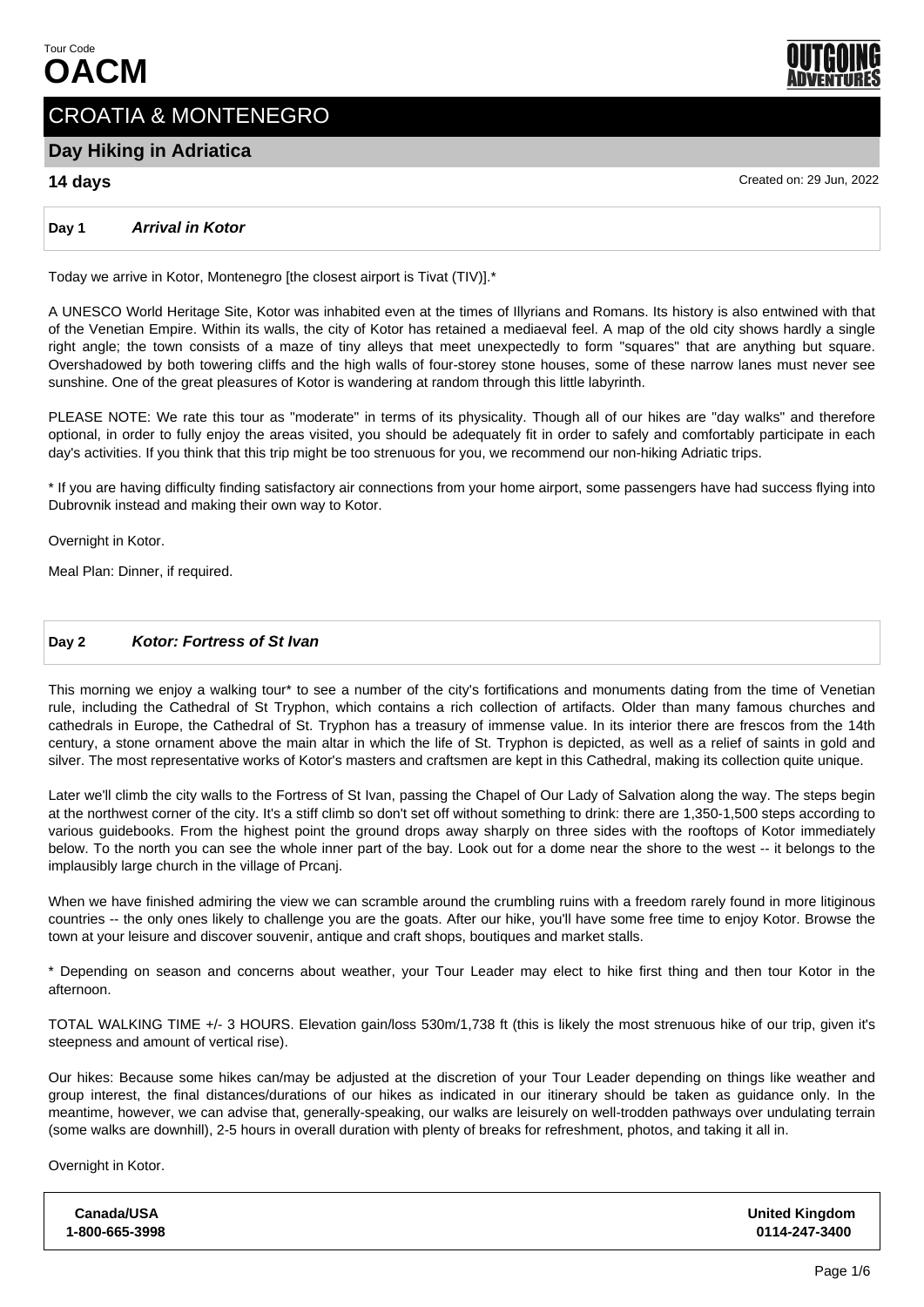

Meal Plan: Breakfast and Dinner

# **Day 3 Kotor - Perast, Montenegro - Dubrovnik, Croatia**

Our journey to Croatia travels via Boka Kotorska, the only fjord in the Mediterranean, a bay of 32 km / 20 miles cut deep into the stone of the Orjen and Lovcen mountains. We will drive along the coast to the town of Perast where we take a small boat to Perast's most famous site, Gospa od Skrpjela (Our Lady of the Rock), a picturesque chapel built on the only artificially built island in the Adriatic. The island was built upon a rock after two Venetian sailors from Perast miraculously found a picture of the Virgin Mary on it in 1452.

We continue to Dubrovnik, or ancient Ragusa, whose story begins in the 7th century when it was under the protection of the Byzantine Empire. In the 12th century, Ragusa, formerly an island, merged with mainland settlements and the channel between was filled in with carted-in material. Today this area is the main street of the old city named the Placa or Stradun. After shaking off the yoke of Venice in 1385, Ragusa became an independent republic. It remained one of the most powerful maritime powers in the Mediterranean for over four centuries (until 1808). Ragusa was the link between the Mediterranean and the Balkans and hence developed into an important centre of trade and shipping. Dairy products, wax, honey, timber, coals, salt, silver, lead, copper, wine, oil, fish and slaves were all traded. During the "Golden Age" of Ragusa in the 16th century, she had the 3rd largest merchant fleet in the world and consulates in over 50 countries. After changing hands a number of times, the city was finally ceded to Croatia (former Yugoslavia) and in 1918 the Slavic name of Dubrovnik was officially adopted.

On arrival we'll walk the walls of Dubrovnik, considered by many to be a highlight of our visit. The total circuit is nearly 2km / 1.25 mi, and from the bastions you will have magnificent views of the city's monuments, including the Minceta Tower, Revelin Tower, and the mighty fortress of St. Lawrence, with walls 12m / 40 feet thick!

Overnight in Dubrovnik.

Meal Plan: Breakfast and Dinner

# **Day 4 Dubrovnik: City Tour**

This morning features a walking tour of Dubrovnik's historic center. Dubrovnik has been called "Croatian Athens" and the "Pearl of the Mediterranean" for its astounding beauty, sophisticated history and culture, and prosperity.

Over the course of its tumultuous history, the city had to be extensively reconstructed; the earthquake of 1667 destroyed much of the city; and in recent memory, the town was bombarded by over 2,000 shells in 1991-92. After great international efforts, the city has been restored to its former glory, with its towering fortifications, magnificent medieval architecture, red tiled roofs, winding paved streets and picturesque harbours.

The afternoon is yours for independent exploration.

Overnight in Dubrovnik.

Meal Plan: Breakfast

# **Day 5 Dubrovnik - Ston - Korcula**

Today we travel by bus and ferry to the breathtaking island of Korcula. En route we stop at the Peljesac Peninsula where we can walk the city walls of the town of Ston and pause for lunch (the area is known for its wines and oysters!). Ston was a major fort of the Ragusan Republic whose defensive walls were regarded as a notable feat of medieval architecture. The town's inner wall measures 890 metres in length, while the Great Wall outside the town has a circumference of 5 km.

We continue to Korcula. Situated on a small peninsula, the cluster of brilliant red tiled roofs perch above the aquamarine harbour

| <b>United Kingdom</b><br>0114-247-3400 |
|----------------------------------------|
|                                        |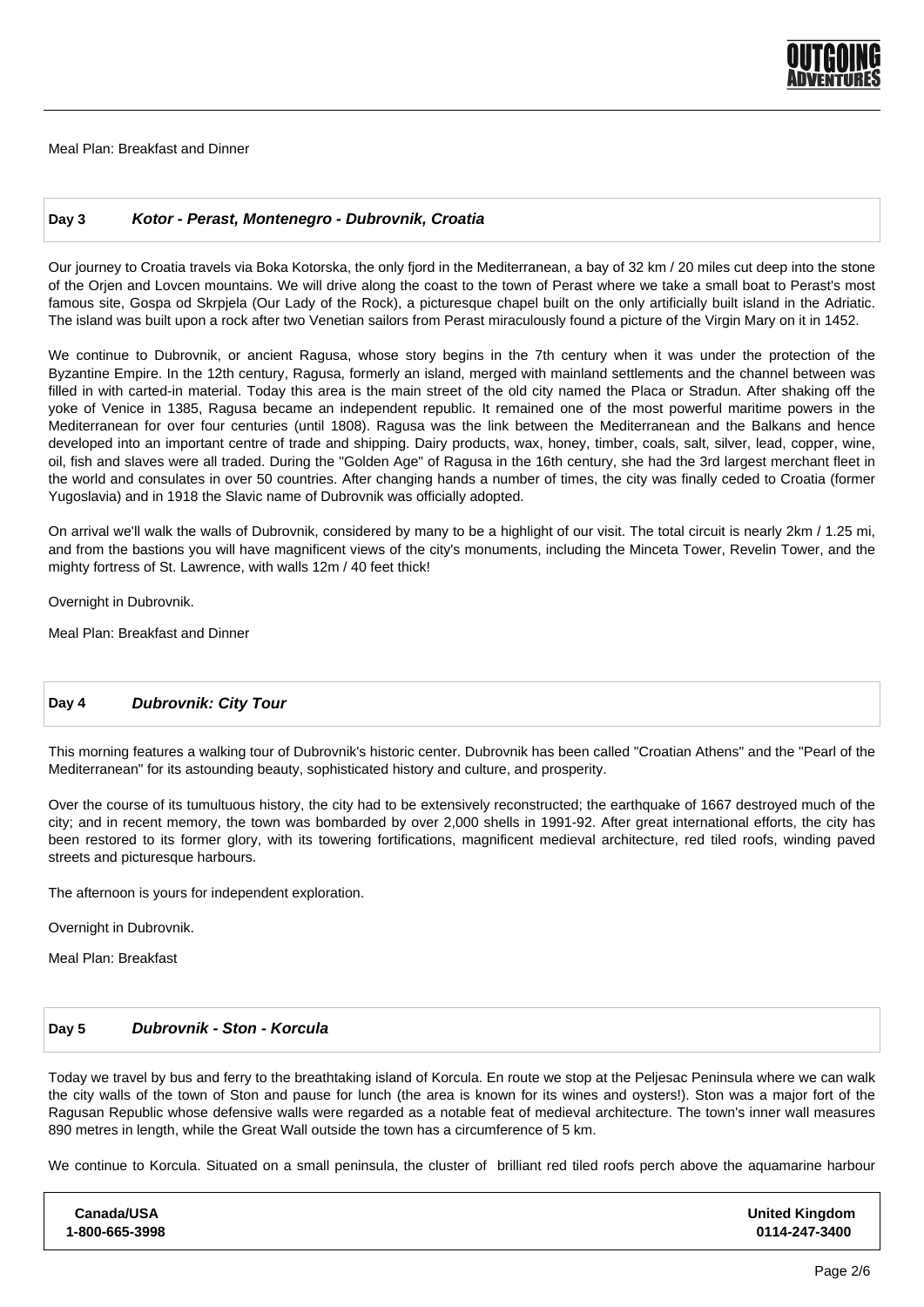

waters, clear to a depth of 21m! Korcula was settled by the Greeks who called the island "Korkyra Melaina", or "Black Corfu" because of the dark appearance of its densely wooded forests. Today the island is covered with olive groves and vineyards; cereals, carob, citrus and vegetables are all grown on this island, as well as an array of wild herbs. The island is also proud of its heritage: it is the home of traditional shipbuilding and stone masonry, and also the center of Croatian folk traditions of costume and dance.

Later this afternoon we will have a walking tour of the old town. The street plan of the town is unique and often compared to a fishbone pattern: the north-south streets allowed the defenders of the town to reach the walls and towers, and the east-west lanes were designed to capture the pleasant maestral winds and minimize the force of the cold "bora." The Venetian Cathedral of St. Mark is an architectural delight, squeezed into a small square. Tucked into a narrow lane nearby is the small house where it is believed Marco Polo was born. We will also visit the Treasury and Town Museum with fascinating exhibitions of Korcula's history and traditions, from prehistoric times to the present.

Overnight in Korcula.

Meal Plan: Breakfast and Dinner

#### **Day 6 Korcula: 'Napoleon's Road'**

Today we begin our walk along via 'Napoleon's Road' to Pupnat, stopping for a traditional Dalmatian lunch at a small local restaurant en route.

Pupnat is a village in the interior eastern part of the island of Korcula, located on the regional road running along the island. The population of Pupnat is about 500 making this the smallest village on the island. The name Pupnat, according to some interpreters, derives from "pampinata," which means vine leaves. The Illyrian lived around Pupnat, in the area of Mocila, where remains of Illyrian graves were found. The location of the village was chosen by its settlers, in the hilly part of the island so as to be invisible from the sea and passing pirates.

Our route passes small farms and vineyards surrounded by countless miles of dry stone walls and dotted with kucice -- traditional dry stone huts used for housing livestock. The prehistoric life that existed in the area was found in Jakasove Spila (cave). Zrnovo has numerous small churches that one can see walking along the road.

We transfer by road back to Korcula. Balance of the day at leisure in Korcula.

TOTAL WALKING TIME +/- 4 hrs; elevation variation +/- 100m / 330 ft.

Overnight in Korcula.

Meal Plan: Breakfast

#### **Day 7 Korcula - Hvar: Walking Tour**

Today we travel by ferry to Hvar, "Queen of the Dalmatian Islands," considered one of the ten most beautiful islands in the world.

The island of Hvar receives 2,724 hours of sunshine per year, more than anywhere else in Croatia, and is thus called the "Island of the Sun". Greeks from Paros first settled on the island in the 4th century BC in Pharos, the modern town of Stari Grad. In the 13th century, the capital of the island was transferred to the town of Hvar (a mutation of Pharos in Slavic) and prospered during the 3.5 centuries of Venetian rule. This picturesque town and marina is alive with the constant hum of activity.

This morning we have a walking tour through narrow streets to the 15th century Franciscan Monastery where we visit the Renaissance cloister, the old rectory that today houses a collection of lace, manuscripts and books; and the church with its remarkable collection of paintings. We visit St Stephen's Cathedral, and see the Arsenal (closed for refurbishment), a thick walled fortress overlooking the harbour.

For those interested, there is an excellent walk up to the Venetian castle above town.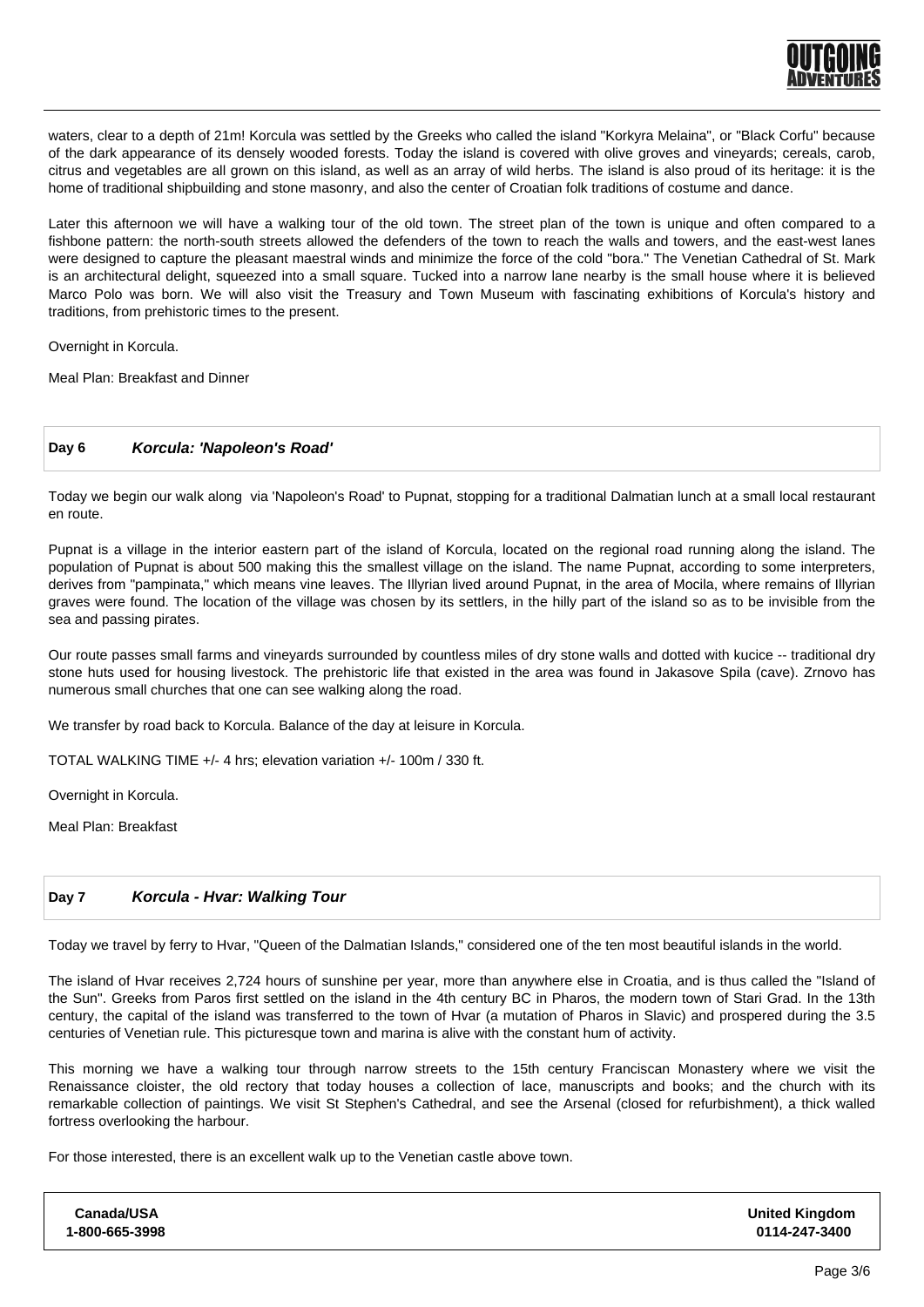

Overnight in Hvar.

Meal Plan: Breakfast and Dinner

# **Day 8 Hvar & Sveta Nedelja Hike**

This morning we drive by jeep to the village of Sveta Nedelja where we begin our uphill hike.\* We then walk to the highest part of the island; you will enjoy beautiful scenery, a cave with a monastery, views of beautiful beaches, and vineyards. Once we reach the top, we are met by jeeps and transferred back to Hvar with time at leisure to enjoy this charming town.

Hvar is a high east-west ridge of Mesozoic limestone and dolomite, which was part of the mainland until approximately 11,000 years ago. Around that time, sea levels rose, filling the valleys that are now the channels between the islands. Hvar has a typical karst landscape, which means limited or no surface water, despite adequate rainfall, which disappears quickly into crevices in the ground. Farming in such areas requires careful conservation of water, and protection of the soil against erosion. The water cisterns in the fields, and the dry-stone walls, especially terracing on the slopes are necessary for the continued success of agriculture on the island. The island has a typical Mediterranean vegetation, mostly bare with woody scrub at higher, steeper elevations, turning to pine forests on the lower slopes.

\* We choose to walk uphill as past travellers and guides noted that we are less likely to slip on loose material.

TOTAL WALKING TIME +/- 3 HOURS, 6 km / 3.73 miles. Elevation gain 550 m / 1,804 ft.

Overnight in Hvar.

Meal Plan: Breakfast

# **Day 9 Hvar - Brac Island & Hermitage of Blaca**

This morning we will take an early ferry to the town of Bol on nearby Brac Island, the highest and third largest island in the Adriatic. Today's excursion takes us on a relaxing and panoramic boat ride along the coast of Brac to a hiking trail that leads us up to the intriguing Hermitage of Blaca, now a museum. Departing from Bol, our boat will pass Croatia's most famous beach, the Golden Horn, before continuing past pine forests, olive groves and coastal vineyards to the trailhead in Blaca Bay.

The reward for our 45 minute uphill climb is a visit to the dramatically situated Hermitage of Blaca, whose stone structures cling to cliff overlooking a dry ravine. The hermitage was established in the 16th century by monks from the mainland town of Polijice who sought refugee from invading Turks. Originally situated in a cave, the hermitage was built up over the centuries to include a church, school, astronomical observatory and library. Today the museum houses a unique collection of ancient books, clocks, astronomical instruments and artifacts from the life of the last monk to inhabit Blaca, Niko Milicevic.

After a tour of the hermitage we return to our boat in travel back to Bol, where you have the remainder of the afternoon to explore the town of Bol or swim at the Gold Horn.

 TOTAL WALKING TIME +/- 2 hrs; elevation variation +/- 250m / 820 ft

 Overnight on Brac.

Meal Plan: Breakfast and Dinner

# **Day 10 Brac: Island Tour - Split**

After breakfast we'll explore Brac with its stone landscapes, olive groves, and sheep dotting the hillsides. Our bus tour starts begins

| Canada/USA     | <b>United Kingdom</b> |
|----------------|-----------------------|
| 1-800-665-3998 | 0114-247-3400         |
|                |                       |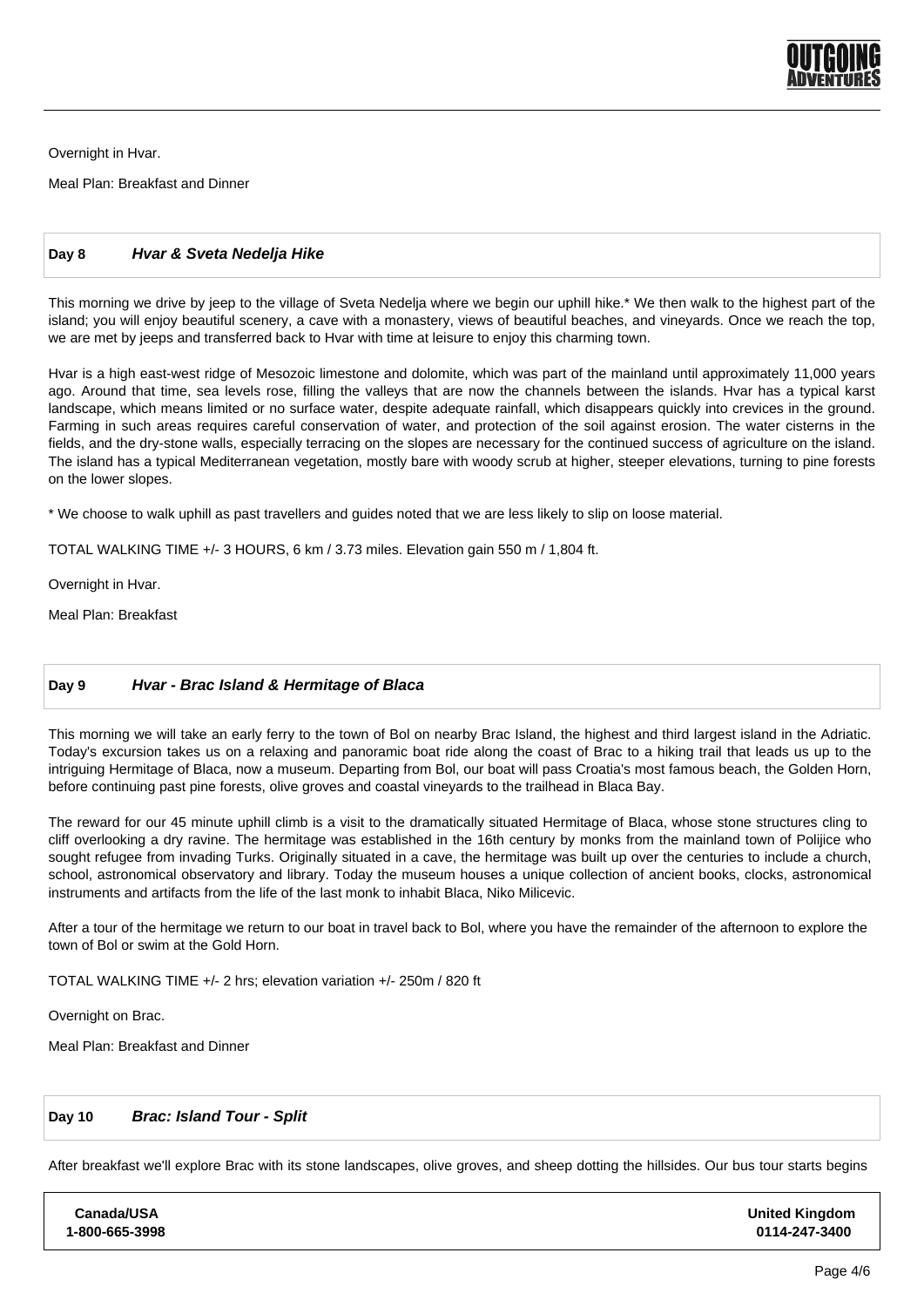

with a long but gradual climb to the ridge of the island, across Brac to the village of Pucisca, home to a famous marble quarry. Stone from Brac has been used in the a number of famous buildings, including Diocletian's Palace, the parliament buildings of Vienna and Budpest and the Canadian WWI memorial at Vimy Ridg

 Our next stop will take us to Vidova Gora (778m / 2,567 ft), the highest point on the island offering spectacular views. We continue to Supetar, where we will stop for lunch before boarding a ferry for Split, located on the mainland.

This afternoon we tour Split (ancient Spalato), the second largest city of Croatia. The historic city center actually lies in the walls of the enormous retirement Palace of the Roman Emperor Diocletian, built between 295-305 AD. The palace served as a palace, military fortress, and later, a fortified town. The city is enclosed by huge walls, pierced by 4 main gates, one on each side of the rectangular plan.

Enjoy the rest of the day exploring the streets of the former imperial city.

Overnight in Split.

Meal Plan: Breakfast and Dinner

# **Day 11 Split - Paklenica National Park - Plitvice**

Today we travel to Plitvice via Paklenica National Park where we enjoy a hike. The park is situated south of the Velebit range of mountains (the largest in Croatia) and covers an area of just under 100 square km, with a mixture of high peaks with stunning views, deep gorges and beech and pine forests. We take the track leading from Velika Paklenica Canyon to the Mountain Hut. The track has 10 educational boards providing information on the natural features of the park and cultural features of the area.

The first part of our hike is a steep incline for about 15 minutes; after that the grade is gradual uphill.

Our final destination is Plitvice, where 16 lakes, each at a different level, join each other in a series of cascading waterfalls.

TOTAL WALKING TIME +/- 4 HOURS. 10 km / 6.2 miles. Elevation gain 200 m / 656 ft.

Overnight at Plitvice.

Meal Plan: Breakfast and Dinner

# **Day 12 Plitvice Lakes National Park - Zagreb**

Travertine terraces have been continuously reforming themselves over 10,000 years as calcium carbonate dissolves and settles, forming barriers and cascades. Imagine Niagara Falls diced and sprinkled over a heavily forested Grand Canyon. This lush valley of terraced lakes is laced together by waterfalls and miles of pleasant wooden-plank walks. Countless cascades and strangely clear and colourful water make the Plitvice Lakes National Park a misty natural wonderland. The ever-changing fluid landscape -- created by water, gravity, limestone and time -- is mesmerizing.

Look for wildlife as you hike. The park is home to deer, wolves, wildcats, wild boar, and more than 160 species of birds (from eagles to herons to owls). The lakes (and local menus) are full of trout. The entire area is protected as one of UNESCO's Natural World Heritage Sites. We will follow wooden paths on our walk around the Lower and Upper Lakes, ending with a short boat ride across the largest lake.

In the late afternoon we will drive to Zagreb, the capital of Croatia.

TOTAL WALKING TIME +/- 4 hours (leisurely, easy)

Overnight in Zagreb.

| Canada/USA     | <b>United Kingdom</b> |
|----------------|-----------------------|
| 1-800-665-3998 | 0114-247-3400         |